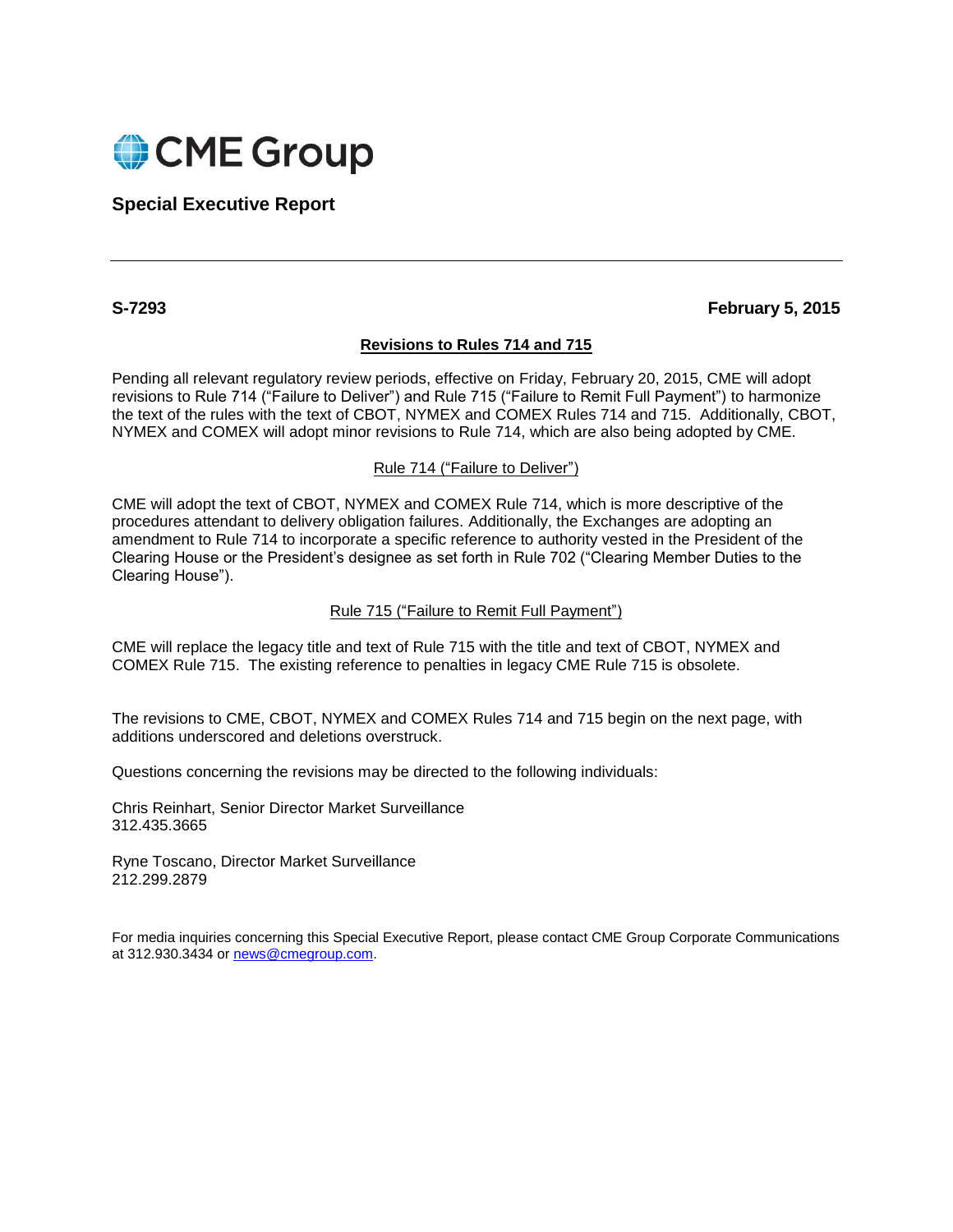#### **CME**

#### **714. FAILURE TO DELIVER**

A failure by a clearing member to tender a Delivery Notice on or before the time specified by the Clearing House on the last day on which such notice is permitted shall be deemed a delivery obligation failure, except that the President of the Clearing House may, for good cause, extend the time to present such notice. Unexcused failure to make delivery shall be deemed an act detrimental to the interest or welfare of the Exchange. In addition to the penalties provided in Chapter 4 and in the relevant contract specification chapter, the Clearing House Risk Committee shall determine and assess the damages incurred by the buyer, taking into account the settlement price and such other factors as it deems appropriate.

In the event a clearing member fails to fulfill its specific delivery obligations pursuant to Exchange rules, the sole obligation of the Clearing House is to pay reasonable damages proximately caused by such delivery obligation failure, in an amount which shall not exceed the difference between the delivery price of the specific commodity and the reasonable market price of such commodity at the time delivery is required according to the rules of the Exchange. The Clearing House shall not be obligated to: (1) make or accept delivery of the actual commodity; or (2) pay any damages relating to the accuracy, genuineness, completeness, or acceptableness of certificates, instruments, warehouse receipts, shipping certificates, or other similar documents; or (3) pay any damages relating to the failure or insolvency of banks, depositories, warehouses, shipping stations, or similar organizations or entities that may be involved with a delivery.

Notwithstanding any provision of the rules, the Clearing House has no obligation or liability to any clearing member or any other person relating to a failure to fulfill a delivery obligation unless it is notified by the clearing member that did perform, or was in a position to perform its delivery obligations, that a failure occurred, as soon as possible, but in no event later than 1 hour after the delivery deadline for the respective product, which may be extended by the President of the Clearing House or the President's designee pursuant to the provisions of Rule 702.

If a clearing member does not fulfill its delivery obligations to another clearing member, it shall be responsible to the Clearing House for any damages incurred by the Clearing House as a result of such delivery obligation failure.

A failure by a clearing member carrying a short futures position to tender a Delivery Notice on or before the time specified by the Clearing House on the last day on which such notice is permitted shall be deemed a violation of this rule, except that the President of the Clearing House may, for good cause, extend the time to present such notice.

Unexcused failure to make delivery shall be deemed an act detrimental to the interest or welfare of the Exchange. In addition to any penalties imposed as provided in Chapter 4, the Clearing House Risk Committee shall determine and assess the damages incurred by the buyer.

### **715. FAILURE TO ACCEPT DELIVERY OR REMIT FULL PAYMENT**

If a clearing member obligated to receive delivery fails to make full payment to the seller, the Clearing House shall debit the account of said clearing member an amount sufficient to complete the delivery. In any event, the clearing member failing to make payment shall be liable for a penalty of \$7.50 per 1,000 board feet on lumber and \$.015 per pound on all other commodities or as otherwise provided in the respective contract specification chapter, and any additional documented costs incurred by the seller or by the Clearing House.

Failure to remit full payment shall be deemed an act detrimental to the interest or welfare of the Exchange.

Where a buyer to whom a delivery has been assigned by the Clearing House fails to take such delivery and make payment when payment is due, the seller tendering such delivery shall immediately notify the Clearing House. If a clearing member obligated to receive delivery fails to make full payment to the seller, the Clearing House shall debit the account of said clearing member an amount sufficient to complete the delivery.

Failure to accept delivery or to remit full payment shall be deemed an act detrimental to the interest or welfare of the Exchange.

#### **CBOT**

#### **714. FAILURE TO DELIVER**

In the event a clearing member fails to fulfill its specific delivery obligations pursuant to Exchangeregarding a CBOT product pursuant to CBOT rules, the sole obligation of the Clearing House is to pay reasonable damages proximately caused by such delivery obligation failure, in an amount which shall not exceed the difference between the delivery price of the specific commodity and the reasonable market price of such commodity at the time delivery is required according to the rules of the Exchange. The Clearing House shall not be obligated to: (1) make or accept delivery of the actual commodity; or (2) pay any damages relating to the accuracy, genuineness, completeness, or acceptableness of certificates, instruments, warehouse receipts, shipping certificates, or other similar documents; or